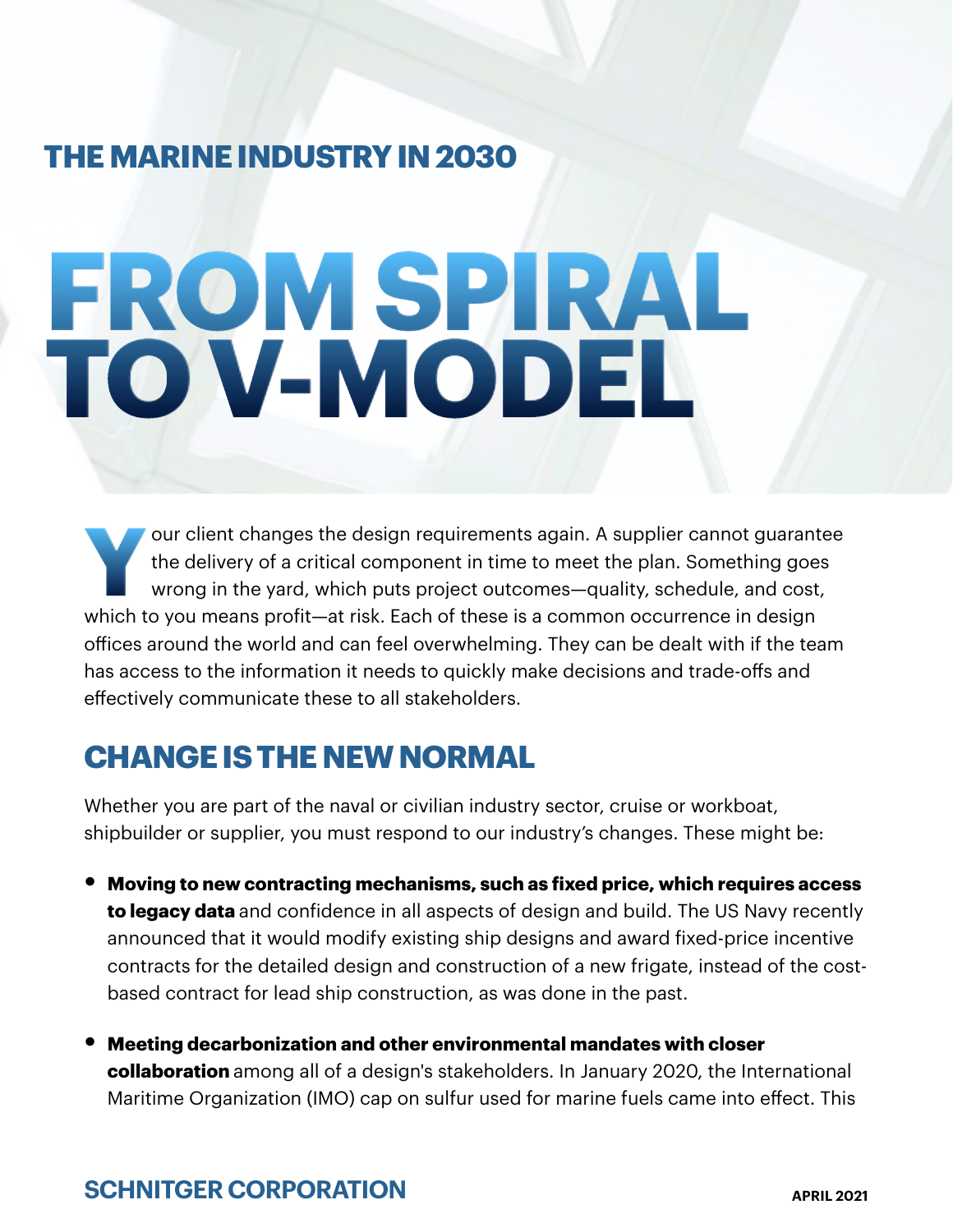regulation and the target of a 50% carbon emissions reduction by 2050 are expected to change the industry. Meeting these targets for older ships requires operational efficiency and awareness; for new ships, there may be the need to rethink traditional answers.

- **Investigating new propulsion concepts,** such as wind or solar power, to assist more traditional engine systems as part of the response to IMO caps. What could that imply for your designs? Your yard?
- **Using innovative materials** to improve sustainability and decrease weight without sacrificing strength. How can you participate in this?

Of course, an uncertain global economic outlook adds extra difficulty to many of the industry's decisions.

## **NEW PROBLEMS CALL FOR NEW METHODS**

These trends are not likely to reverse any time soon. Environmental, safety, regulatory and other external pressures, combined with the competitive need to create ever-better designs, mean that doing things the way we always have is no longer sufficient. For many years, ship design has relied on old processes, layering new technologies on top to improve outcomes. To some extent, that worked: moving from 2D drafting tables to 3D CAD models dramatically increased yard productivity by identifying interferences well in advance of physical construction. But in most design offices, the overall process still

follows the Design Spiral identified in the 1950s, which uses a stepwise approach to vessel design, from initial, contract, functional, to detail and production design.

During each phase, the vessel's hull form, stability, propulsion, arrangements, and other requirements

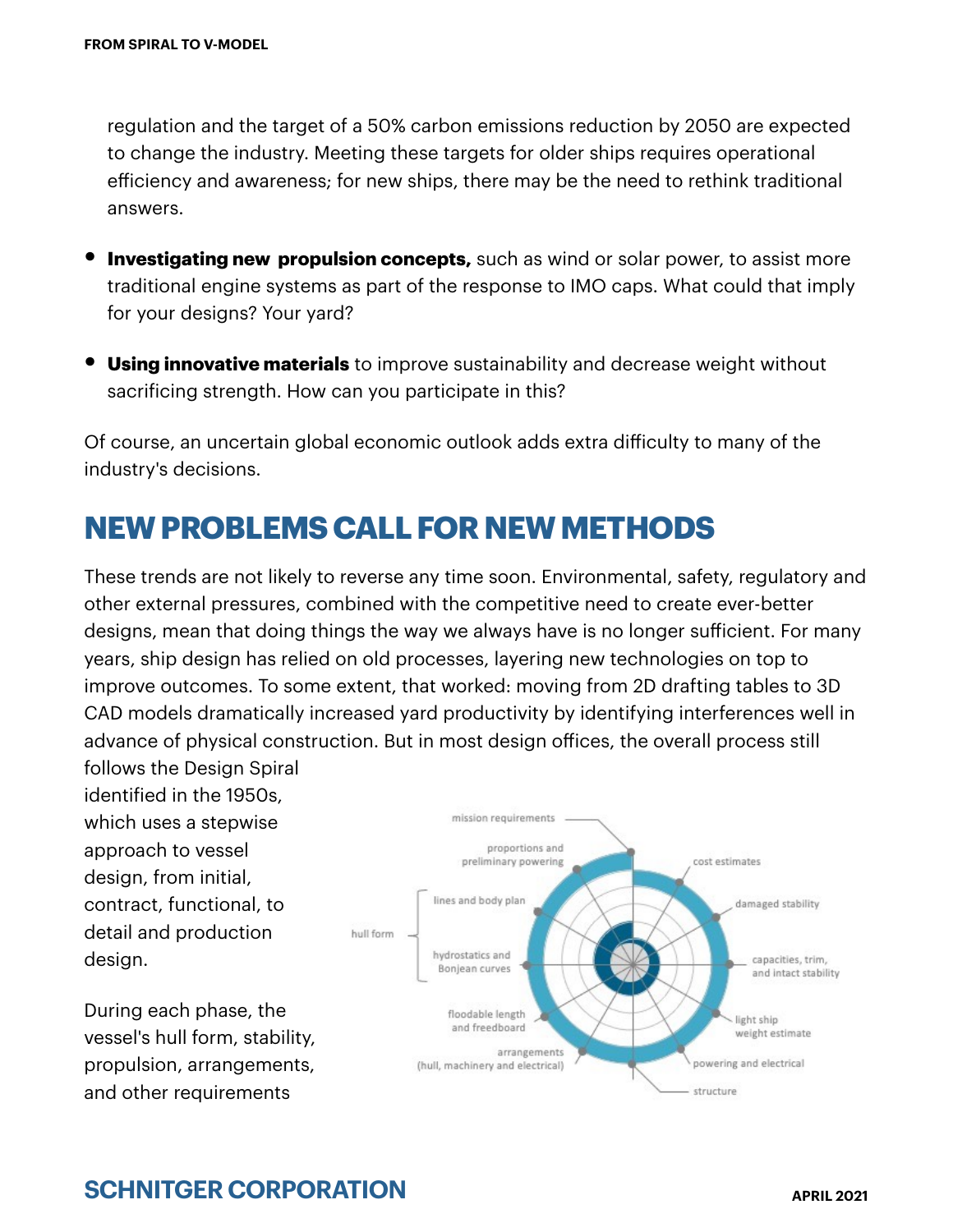are met. For example, once the initial or concept phase is complete for hull form, the process moves on to preliminary or contract design, and so on. The spiral repeats for each requirement and through each phase.

Before the advent of today's technologies, this made sense. Each design discipline worked on its requirements, refining the concept until costs and plans could be determined. Each also likely used specialist tools, which made them opaque to outsiders – and necessitated laborious data transfer between tool suites.

Today, technology makes it possible to combine many of these requirements and address them in trade-off studies. A designer can simulate a particular hull form and propulsion combination and estimate its initial and annual fuel and maintenance costs—does it meet the owner's criteria? Or is another engine cheaper initially, if that's a key criterion?

The design spiral works but is not the most efficient way to work, given today's tools and owner expectations. Owners want the best design at the lowest cost and on a guaranteed handover date. Meeting those expectations—and dealing with the likelihood of changes during design and build—requires using modern tools that connect disciplines and facilitate quick decision-making while reducing risk.

## **LEVEL UP FOR INNOVATION**

Other industries have run into similar challenges as they've seen their products grow in complexity. For example, the automotive industry adopted the V-model, a visual representation of a product creation process that summarizes the main design and validation steps along with deliverables. It describes both the activities to be performed and the results that have to be produced during product development. A simplified Vmodel is shown on the next page.

The V-model's left leg covers design definition at ever more granular levels, from the overall product to systems, subsystems, and components. These are summed back up on the right leg, verification and validation, testing (digitally or physically) each component, then subsystem, system, and whole. Each discipline has its own V, breaking down the design steps and deliverables into the smallest components, working at that level, and then validating the design in ever more complex steps back to the top level. In a marine context, each discipline (power and propulsion, hull form, arrangements, and so on) has its own V, and all Vs are interconnected to ensure that the complete design meets all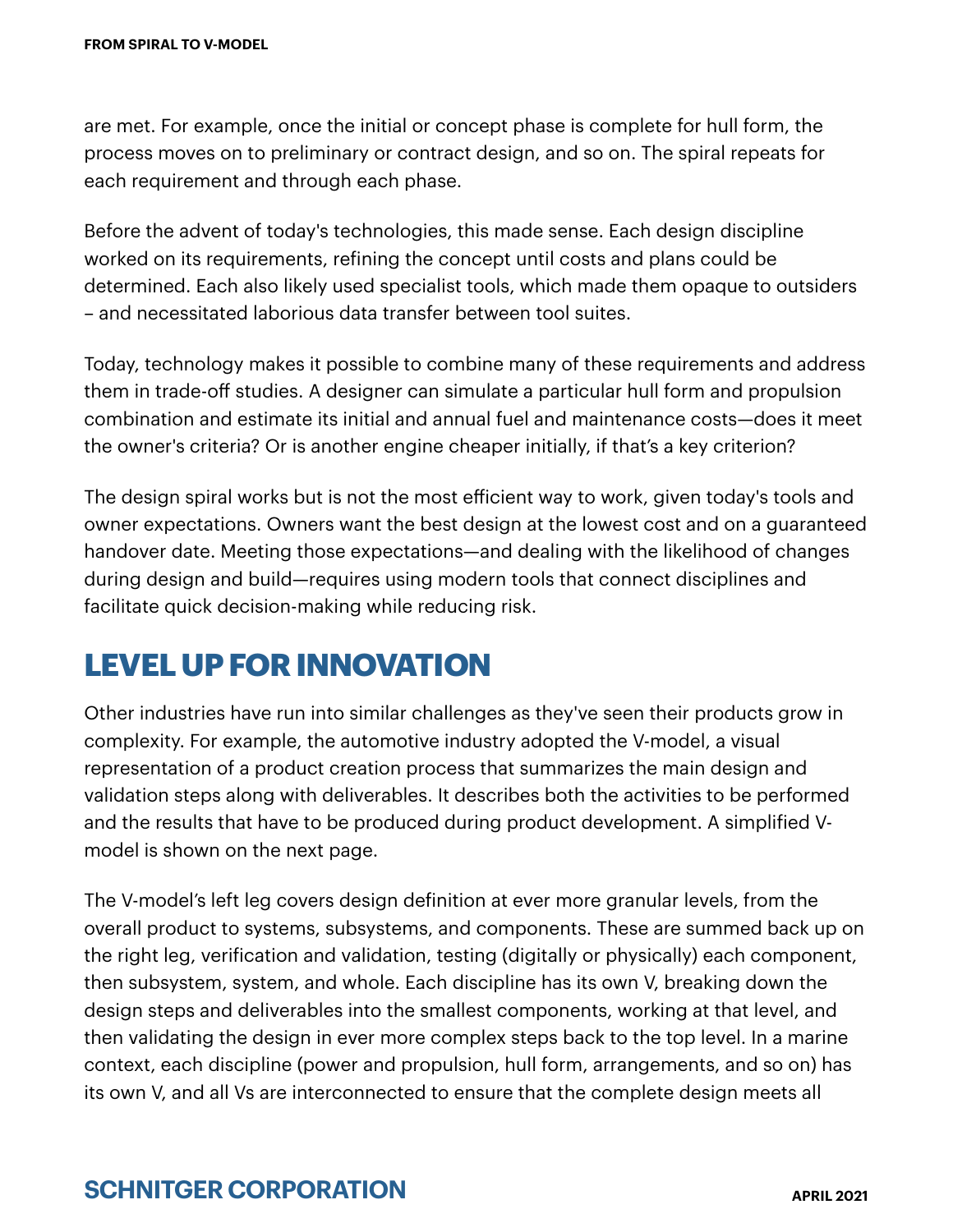objectives.

The V-model recognizes that decisions made at each point influence the options available for future choices and that the process is iterative and collaborative. It also attempts to address the need to revisit processes, tools, and organizational workflows to increase traceability and synchronization throughout the design phases.



The maritime industry isn't, of course, the same as the automotive. Ships are much more complex and are produced in smaller lot sizes. There may be more national, strategic imperatives guiding the selection of partners and suppliers. Even so, many of the same principles apply:

- designs need to be managed and controlled for traceability and accountability
- information about each design decision must be shared with those who need it for validation, collaboration, class society approvals, and many other reasons
- collaboration means co-development across the supply chain, from ideation to operations – to achieve the best possible design and project outcome
- design must increasingly include simulation (physics-based, cost, schedule, operations, and many other types) for early visibility into the impact of all design decisions, and
- where simulation isn't possible, because of a lack of expertise, regulatory requirements